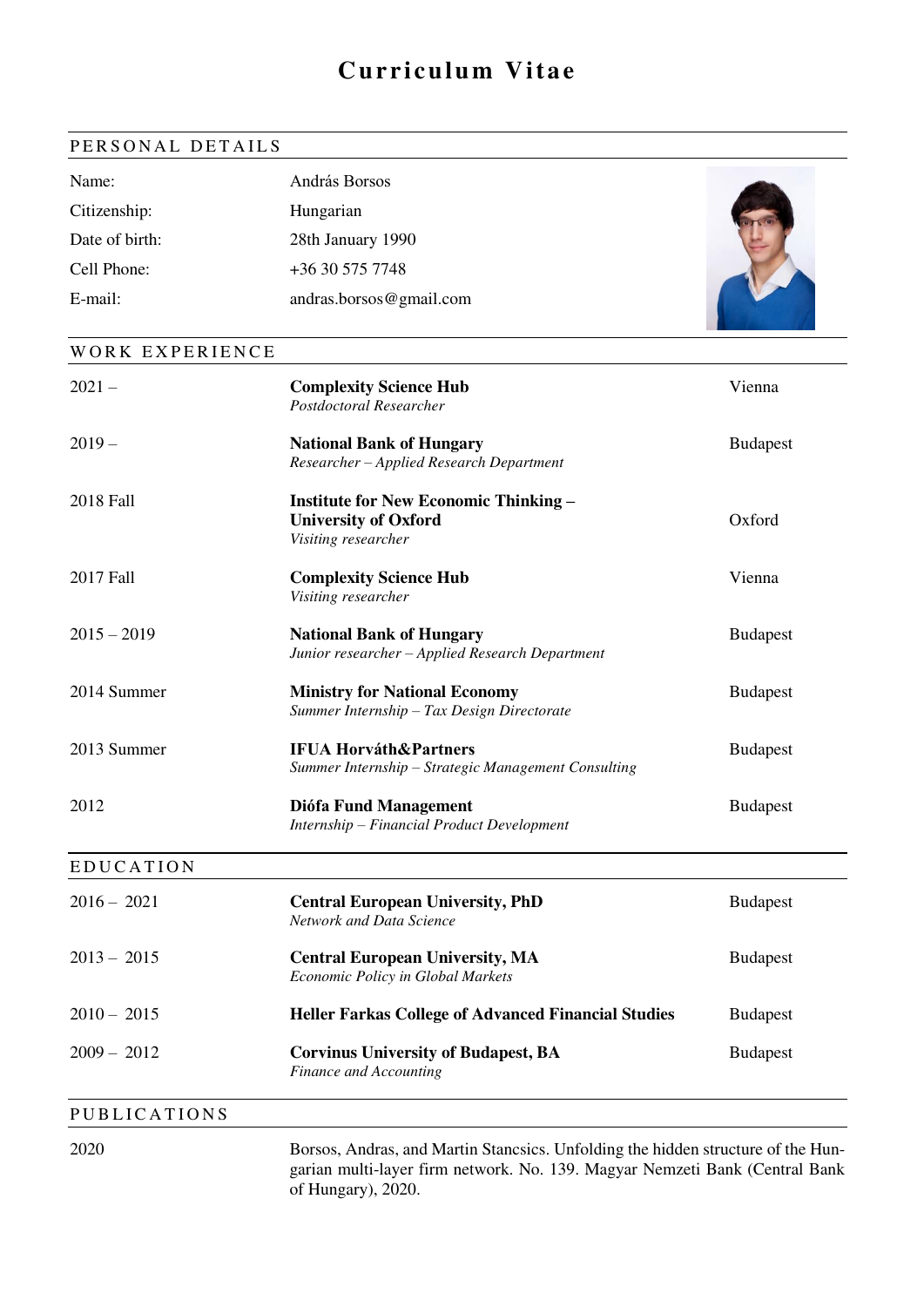| 2020                 | Borsos, Andras, and Bence Mero. Shock Propagation in the Banking System with<br>Real Economy Feedback. No. 2020/6. Magyar Nemzeti Bank (Central Bank of<br>Hungary), 2020.                                  |
|----------------------|-------------------------------------------------------------------------------------------------------------------------------------------------------------------------------------------------------------|
| 2016                 | Borsos, Ákos Aczél–Ádám Banai–András, and Bálint Dancsik. "Identifying the<br>determinants of housing loan margins in the Hungarian banking system." Finan-<br>cial and Economic Review (2016): 5.          |
| 2011                 | Borsos, András and Ónodi-Szűcs, Zoltán. The correlation between admission<br>scores and academic performance. Student-Scholar – Business models, economic<br>and social impacts, page 107-127. Alinea, 2011 |
| AWARDS, SCHOLARSHIPS |                                                                                                                                                                                                             |
| 2018                 | Doctoral Research Support Grant – Central European University                                                                                                                                               |
| 2015                 | Best MA Thesis Award – Thesis title: Efficiency in bank regulation –                                                                                                                                        |
|                      | Analyzing contagion in the Hungarian interbank network                                                                                                                                                      |

- 2012 Student Research Conference Finance section First round
- 2011 Student Research Conference Econometrics section I. Prize
- 2011 Outstanding Academic Scholarship, Corvinus University of Budapest

#### SUMMER SCHOOLS

| 2019 | <b>GSERM Summer School – Spatial Econometrics</b>           | St. Gallen      |
|------|-------------------------------------------------------------|-----------------|
| 2019 | Budapest School – Early warning systems                     | <b>Budapest</b> |
| 2017 | Oxford Summer School in Economic Networks                   | Oxford          |
| 2017 | <b>SEMSTAT</b> winter course on Statistical Network Science | Eindhoven       |
| 2016 | Financial frictions in DSGE models (Bank of England)        | London          |
| 2015 | Social interactions: networks and complexity                | <b>Budapest</b> |

## CONFERENCE PRESENTATIONS

| 2020 | Annual Conference of the Hungarian Society of Economics                                   | Online    |
|------|-------------------------------------------------------------------------------------------|-----------|
| 2020 | <b>Annual Financial Market Liquidity Conference</b>                                       | Online    |
| 2020 | Change, Redirection and Development Conference                                            | Online    |
| 2019 | Conference on Complex Systems                                                             | Singapore |
| 2019 | Central European Conference in Regional Science                                           | Sopron    |
| 2019 | NetWorkshop                                                                               | Pécs      |
| 2018 | Econophysics Colloquium 2018 (poster)                                                     | Palermo   |
| 2018 | NetSci 2018 satellite workshop –<br>Statistical Physics for Financial & Economic Networks | Paris     |